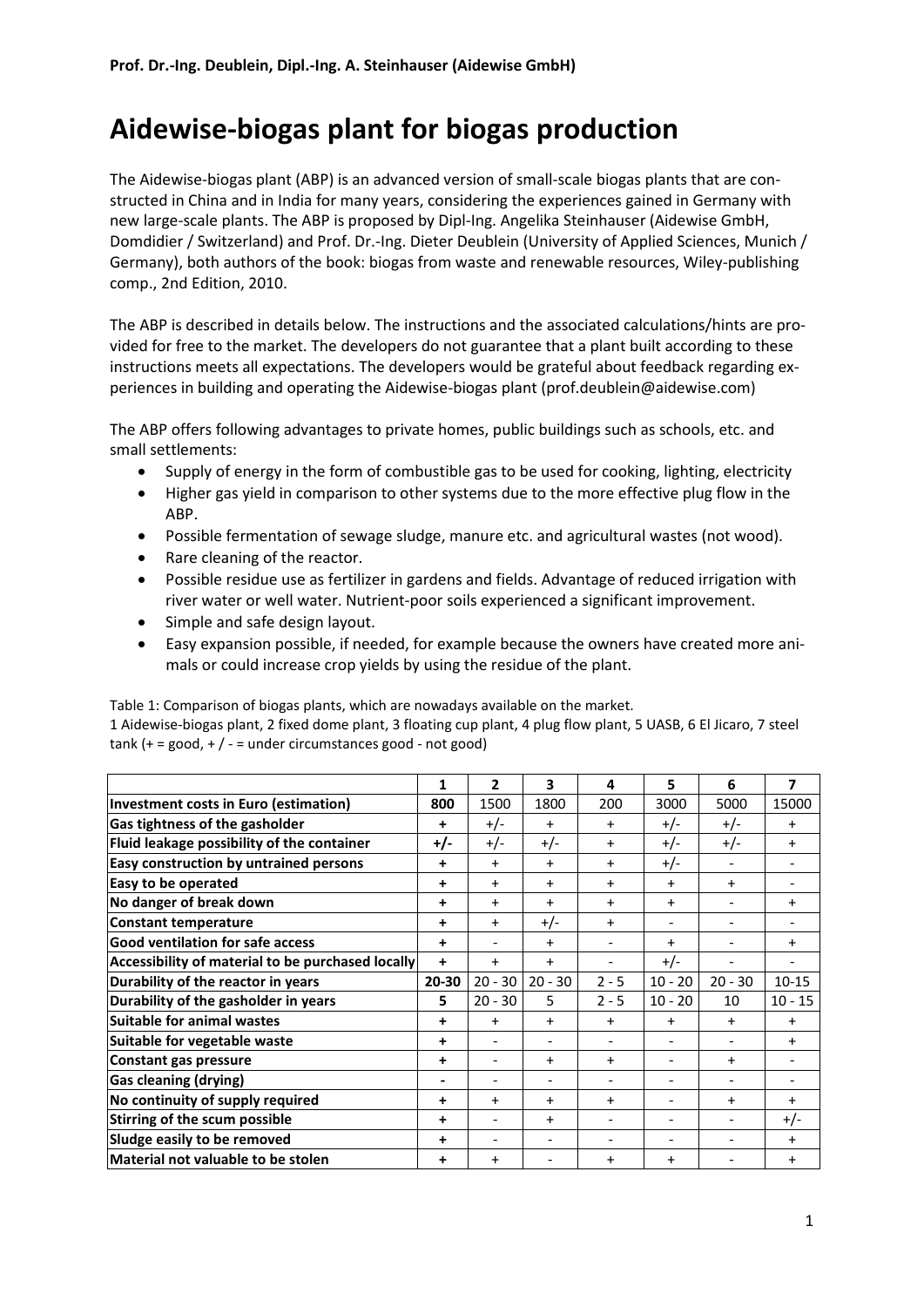# **1. Basic considerations to the plant size**

#### **1.1. Availability of biomass**

The yield of the ABP depends on the amount of waste materials and therefore on the number of animals, that are available. It is recommended to oversize the plant.

Please keep following in mind:

- Each cow produces on average 10 kg dung per day and 1 kg of fresh manure. This results in a biogas volume of 0.5  $m<sup>3</sup>$  per day per cow. With 8 cows it sums up to 88 kg manure/dung and  $4 \text{ m}^3$  biogas per day.
- Each pig produces on average 1 kg manure and dung per day. This results in a biogas volume of 0.06 m<sup>3</sup> daily. With 10 pigs 10 kg pig manure/dung and hence 0.6 m<sup>3</sup> of biogas are produced.
- Each adult person produces an average of 1 kg faeces/urine per day (24 h), which results in 0.06  $\text{m}^3$ . 6 people give a total of 6 kg of waste and 0.36  $\text{m}^3$  biogas.
- Corn straw contains appr. 62 % organic dry matter and can be fermented to appr. 0.3  $m<sup>3</sup>$ biogas.

# **1.2. Demand for gas**

The size of the biogas plant needs to meet the energy requirements of the users. Gas is required

- for cooking (three times daily) and gas lighting  $0.5$  m<sup>3</sup> biogas per person are required.
- for running a power generator. An engine requires  $0.5 \text{ m}^3$  biogas per hour and per horse power.

The size needs to be adjusted accordingly.

#### **1.3. Size of the biogas plant**

For the calculation of the size of the plant a mixing ratio biomass : water of 1:0,5 is choosen. A residence time of 60 days is assumed, taking in consideration that bio waste needs more time to degrade.

While designing the ABP, a possible increase in the number of animals and silting of the reactor should be considered. Therefore, the plant should be designed rather too large than too small.

Theoretically the minimum reactor size can be calculated taking in consideration the number of people, cows and pigs.

Table 2: Size of the reactor depending on the available feed deriving from the number of people, cows and pigs

| People                                | 4 - 8 | $4 - 8$ | $4 - 8$ | $4 - 8$ | $4 - 8$ | $4 - 8$ | $4 - 8$ | $4 - 8$ | $4 - 8$ | $4 - 8$ |
|---------------------------------------|-------|---------|---------|---------|---------|---------|---------|---------|---------|---------|
| <b>Cows</b>                           |       |         |         |         |         |         |         |         |         |         |
| <b>Pigs</b>                           |       |         |         |         |         |         |         |         |         |         |
| Volume of the reactor                 |       |         |         |         |         |         |         |         |         | '10     |
| <b>Proposed length of the reactor</b> |       |         |         |         |         |         | ס       |         |         | '10     |
| Biogas per day in $m3$                | 1.3   | 2.3     | 3.6     | 1.42    | 1.54    | 2.42    | 3.14    | 2.66    | 3.54    | 4.78    |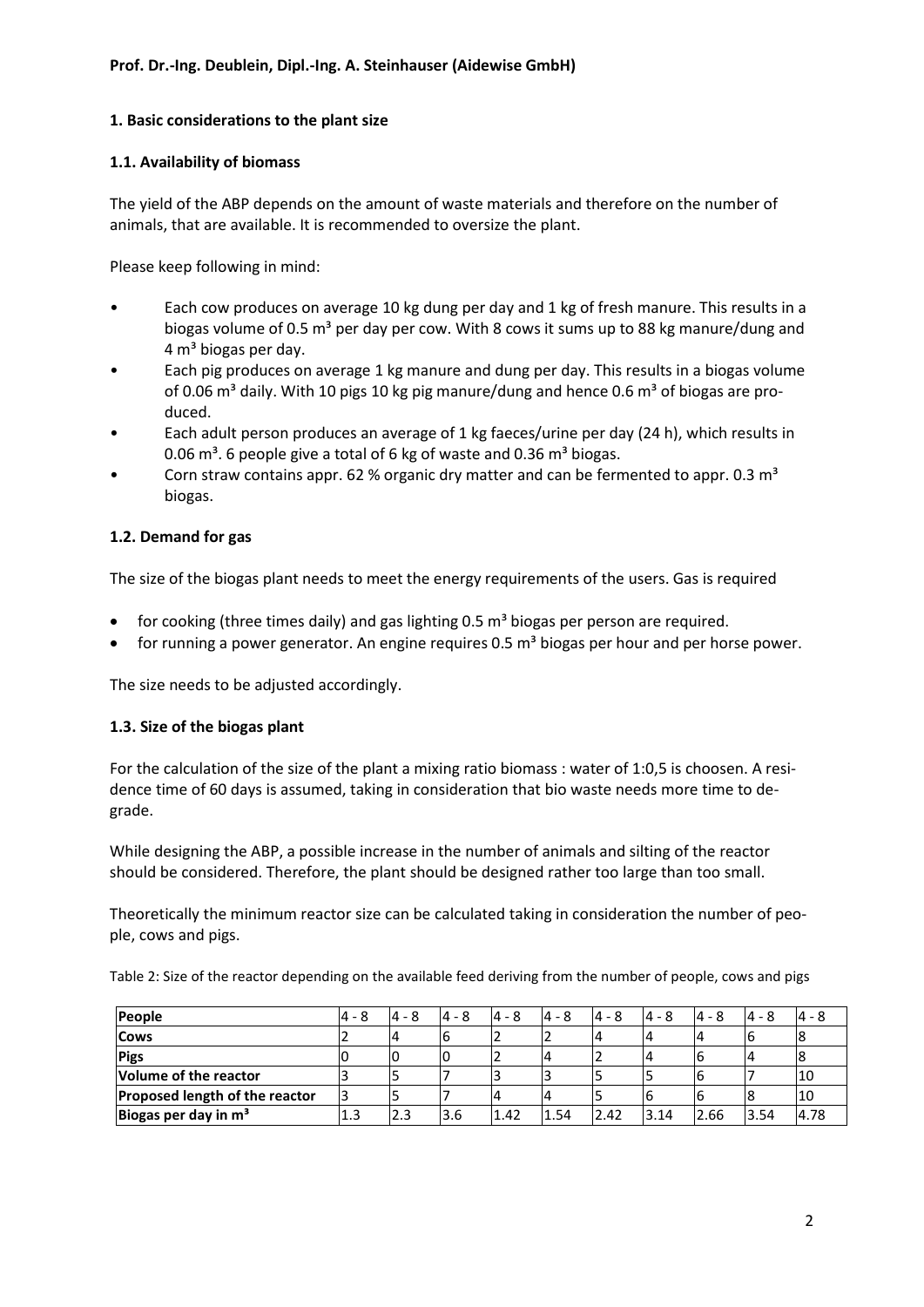# **1.3.1. Typical farmer´s family with cows and pigs**

A farmer´s family, consisting of 6 grown up persons owning 8 cows and 6 pigs produces waste material, which can be converted to biogas, as follows

- 6 kg of faeces/urine
- 88 kg cattle manure/dung
- 8 kg pig manure/dung

Operating the ABP with this feed and a mixing ratio biomass : water of 1 : 0,5 a water inlet of 51 kg is required, which results in an overall inlet into the reactor of 153 kg per day. At a residence time of 60 days the total amount adds up to 9180 kg. Assuming a density of 1000 kg/m<sup>3</sup> of the feed the minimum required volume of the bioreactor is  $9.2 \text{ m}^3$ .

The plant delivers 4.8  $\text{m}^3$  biogas per day.

# **1.3.2. School (100 children, 5 teachers), 1 couple (caretaker) with 2 cows and 3 pigs**

- 100 Pupils (1/2 of the amount of faeces of an adult) produce on average (6 school days per week (7 days), 8 hours per day(24 h)) 100 x  $\frac{1}{2}$  x 6/7 x 8/24 = 14 kg faeces/urine per day 5 teachers produce on average (6 school days per week), 8 hours per day) 5 x 6 d/7 d x 8 h/24 h = 1.4 kg faeces/urine per day 2 caretaker produce on average (7 days per week, 24 hours per day) 2 kg faeces/urine per day
	- In total 14 kg + 1.4 kg + 2 kg = 17.4 kg faeces/urine
- 22 kg cattle manure/dung
- 3 kg pig manure/dung

The total feed to the plant including mixing water is 63.6 kg per day. At a residence time of 60 days the total amount adds up to 3816 kg. Assuming a density of 1000 kg/m<sup>3</sup> of the feed the minimum required volume of the bioreactor is 3.9 m<sup>3</sup>.

#### **1.4. Installation site**

The installation site should have the following features

- Sunny place sheltered from the wind orientation so that the sun shines to the front side
- Source of water in 10 minutes walking distance away.
- Kitchen as close as possible.
- Minimum 10 meters from the drinking water well
- Space nearby for composting of the residue
- Place, where the earth is removable

#### **2. Construction manual for a 10 m³ ABP**

For further considerations the size of the bioreactor is assumed to be 10  $\text{m}^3$ .

Note that the length unit used here is centimeter. It is important that the dimensions in centimeters are reached. The below given number of bricks is only an example.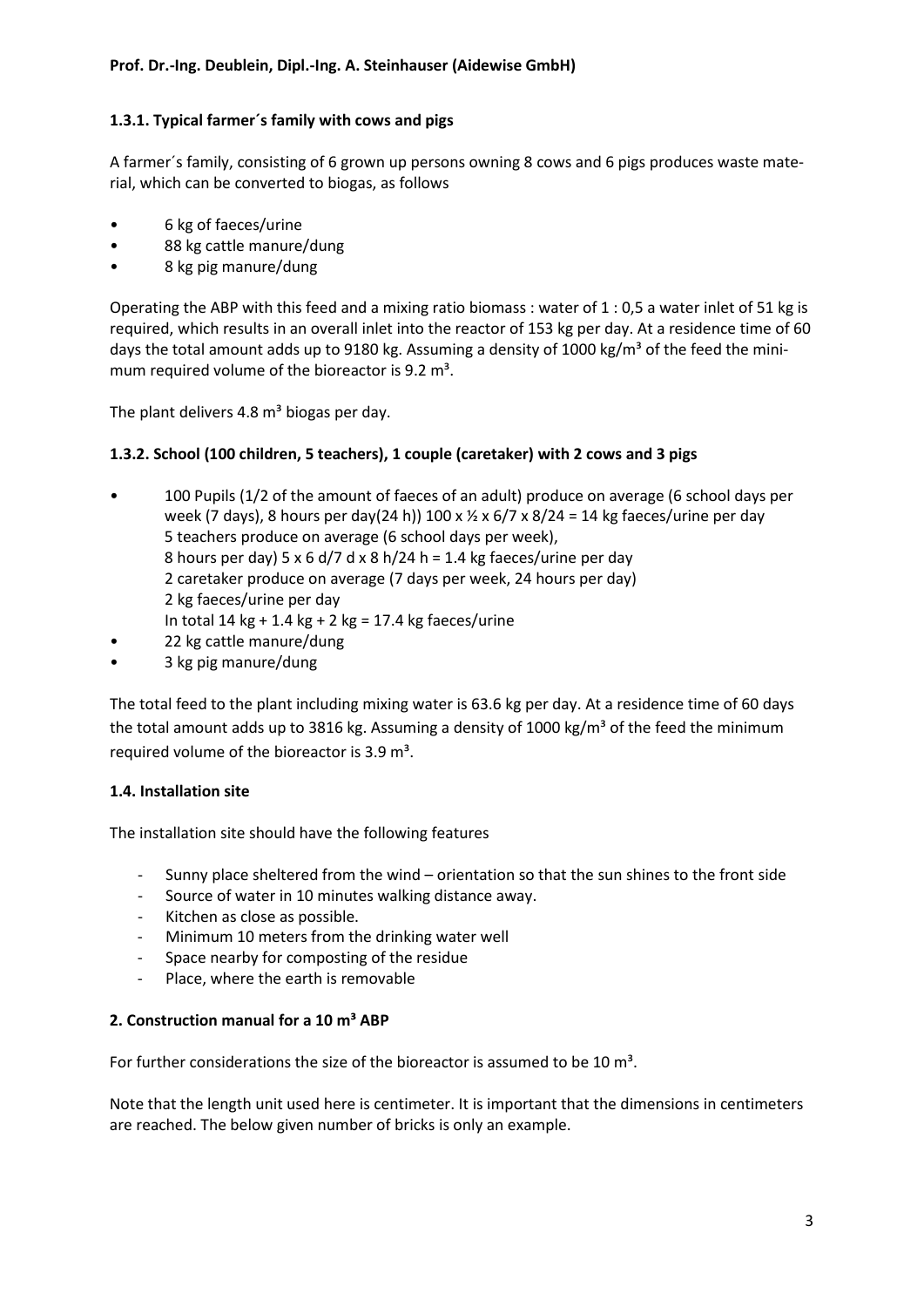#### **Prof. Dr.-Ing. Deublein, Dipl.-Ing. A. Steinhauser (Aidewise GmbH)**



Fig. 1: Aidewise-biogas plant

#### **2.1. Procedure**

Note here that mortar for walls should be mixed in the ratio 1:4 (cement / sand) and mortar for plastering in the ratio 1:3 (cement / sand).

- 1. Reactor and discharge basin: dig a hole, about 1 m deep, 1.4 m wide and 11 m long (according to the length of the reactor) and a ramp on one side.
- 2. Feed basin: dig at one front edge (feed) a platform, 0,6 m deep, 0.7 m wide and 0.6 m long.
- 3. Put a 3 cm thick sand layer onto the floor in 1 m depth and onto the platform.



Fig. 2: Step 1–3: dimensions of the hole to be digged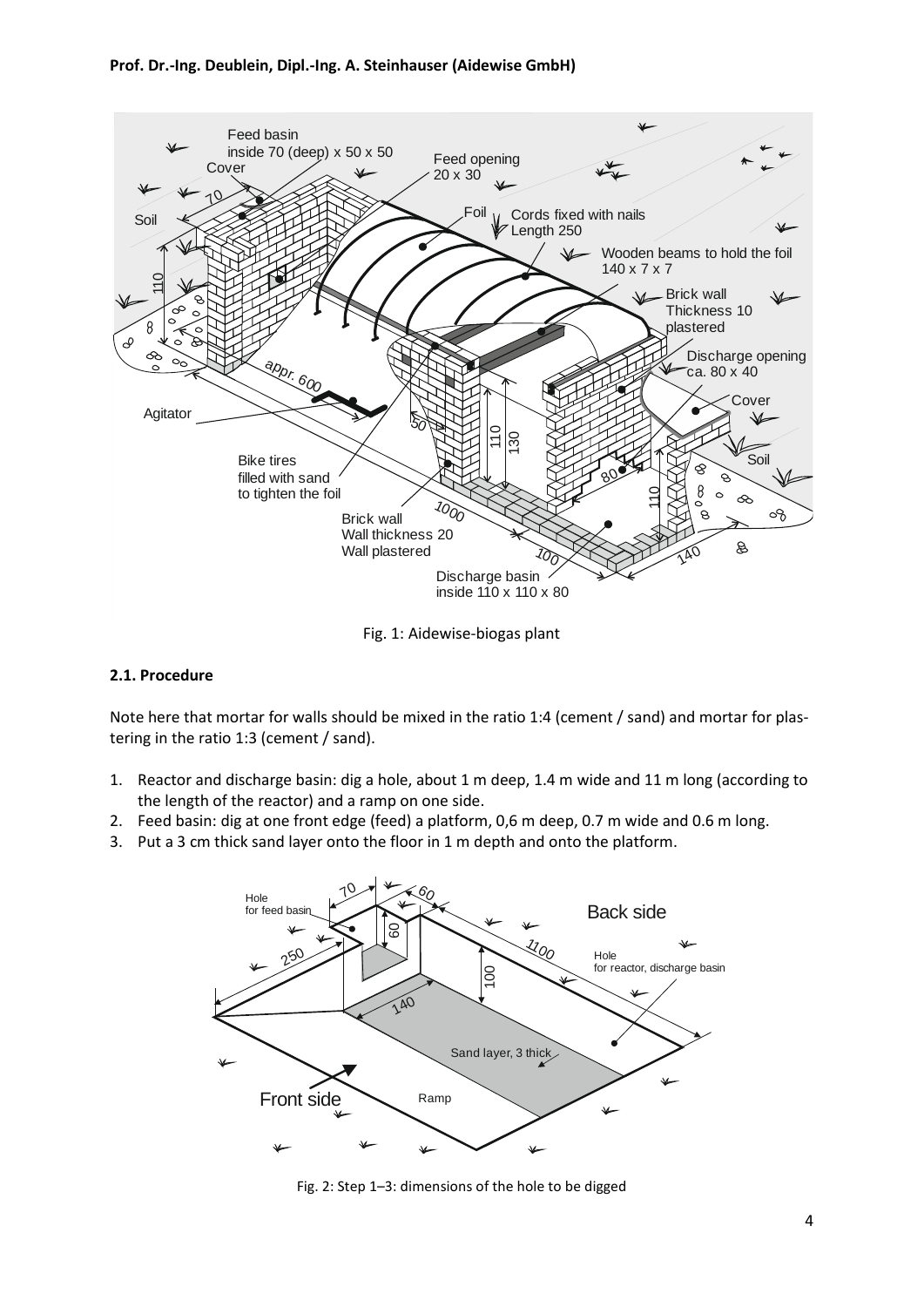# **Prof. Dr.-Ing. Deublein, Dipl.-Ing. A. Steinhauser (Aidewise GmbH)**

- 4. Reactor and discharge basin: lay bricks onto the sand layer in 1 m depth 1.4 m wide and 11 m long, 7 cm high (1 brick-stone layer, 530 stones).
- 5. Reactor and discharge basin: brick walls around the floor to approximately 0.5 m height (5 layers of bricks, note that at the front side the wall consists of two brick-stones side by side per layer, 700 stones)
- 6. Feed basin: lay bricks on the platform (height 7 cm) 0.6 m wide and 0.6 m long (20 stones).
- 7. Where the agitator shaft is planned to be embedded, put 5 stones one on each other and brick on top two stones cross (10 stones) (see Fig. 3). Lay in the agitator, constructed acc. to Fig. 3.



Fig. 3: Step 7: How to install the agitator (left), dimensions of the agitator (right)

- 8. Brick all walls, including the intermediate walls between feed and discharge basin to approximately 1.1 m (7 layers of bricks, at front side two bricks side by side, 1050 stones).
- 9. Seal the agitator shaft well, e.g. by clothes, which are stuffed around the agitator shaft in the hole.
- 10. Plaster the inner wall of the reactor.
- 11. Fill the gap between the wall and the surrounding soil by mud and compress it carefully.
- 12. Lay 18 wooden beams (preferably 7 x 7 cm, 140 cm long) at a distance of about 0.5 m from each other over the walls. The wooden beams shall bear the foil, when it sinks down due to low biogas pressure.
- 13. Add a layer of bricks to the side wall filling the gap between the wooden beams (1 layer of bricks, 115 stones).
- 14. Close to the kitchen fix a piece of PVC pipe (diameter 1,5 cm) in the wall of the reactor as gas outlet and tighten it with a cloth.
- 15. Brick a brick row around the reactor (200 Stones). The bricks have to be laid crossways to the wall below (see Fig. 4).
- 16. Brick 2 brick rows (180 stones) each standing vertically on the long side around the reactor wall, so that a mould is formed between the bricks (see Fig. 4). Now the reactor walls reach abt. 50 cm above soil, the walls around feed and discharge basin 20 cm above soil.



Fig. 4: Step 13 – 16: How to form the mould and to fix the gas outlet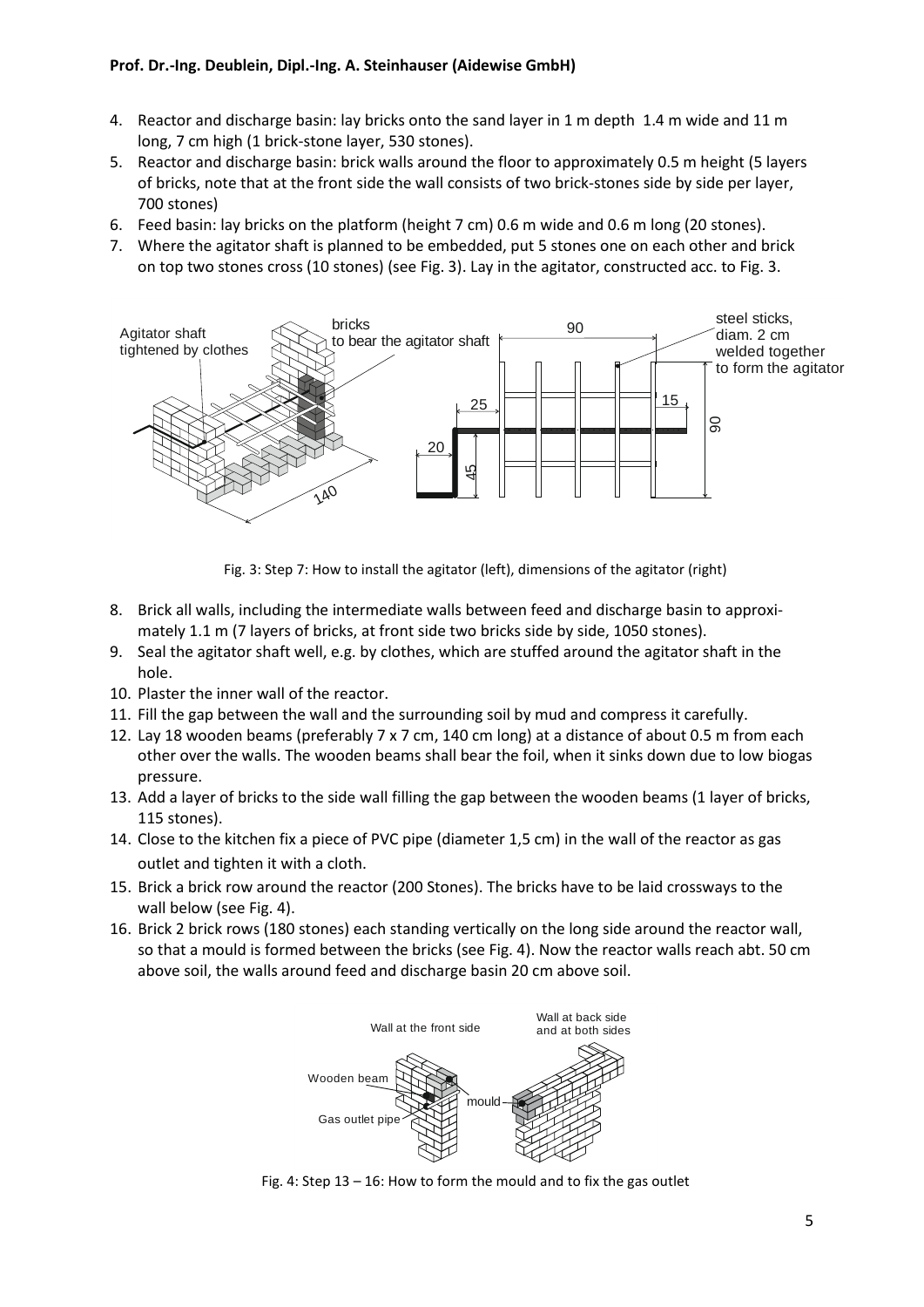

Fig 5: Cross sectional drawing of the reactor

- 17. Cut a foil (1.5 mm thick, HDPE) to the size 3 m x 12 m
- 18. Fold the foil to a cover



Fig. 6: Step 18: How to fold the foil

- 19. Pull the foil over the reactor
- 20. Put the edges of the foil into the mould between the bricks
- 21. Lay 22 about 2 m long bike tires filled with sand into the mould on the foil
- 22. Fill the mould with sludge
- 23. Cut 40 cords to 2.5 m length. Lay them at a distance of approximately 0.25 m from each other over the reactor. Fix the cords at both ends with nails tightened to the reactor wall. Instead of cords also a wire frame can be fixed above the plastic foil like a roof.
- 24. Cover the bioreactor with a roof e.g. a corrugated plate -to protect the foil from direct sunlight.
- 25. Cover the inlet and outlet basin with a shelf in order to prevent rain water ingress. The shelf must be loaded with a stone so that it cannot be removed easily.
- 26. Fill a plastic vessel with iron nails and pass the biogas through to capture hydrogen sulfite.
- 27. Connect the PVC pipe socket in the foil to the plastic vessel and the vessel to the kitchen using 10 mm PVC pipes. In this pipe branches and connections are to be avoided as far as possible for tightness reasons. All pipe connections must be sealed with plastic tape. The pipe should be sloped downwards so that condensate can be withdrawn.

# **2.2. Material required for a 10 m³ Aidewise-biogas plant**

- abt. 3065 bricks (240 x 115 x 71 mm)
- 50 bags (50 kg) sand
- 15 bags (50 kg) cement, preferable water-tight
- 18 wooden beams (in cross section approximately 7 x 7 cm, 1.4 m long) the beams can also be strong round branches.
- 1 agitator as to be seen in the drawing constructed from 7 steel sticks 90 cm long, 1 steel stick 130 long, 1 steel stick 45 long and 1 steel stick 20 long, all steel sticks of 2 cm diameter.
- 1 foil (1.5 mm thick, HDPE) 3 x 12 m
- 1 PVC pipe 1,5 cm (30 cm long) and enough 1,5 cm pipes for the connection to the kitchen
- 22 bicycle tires (2 m)
- 40 cords, 2.5 m long
- Plastic vessel containing abt. 100 rusted iron nails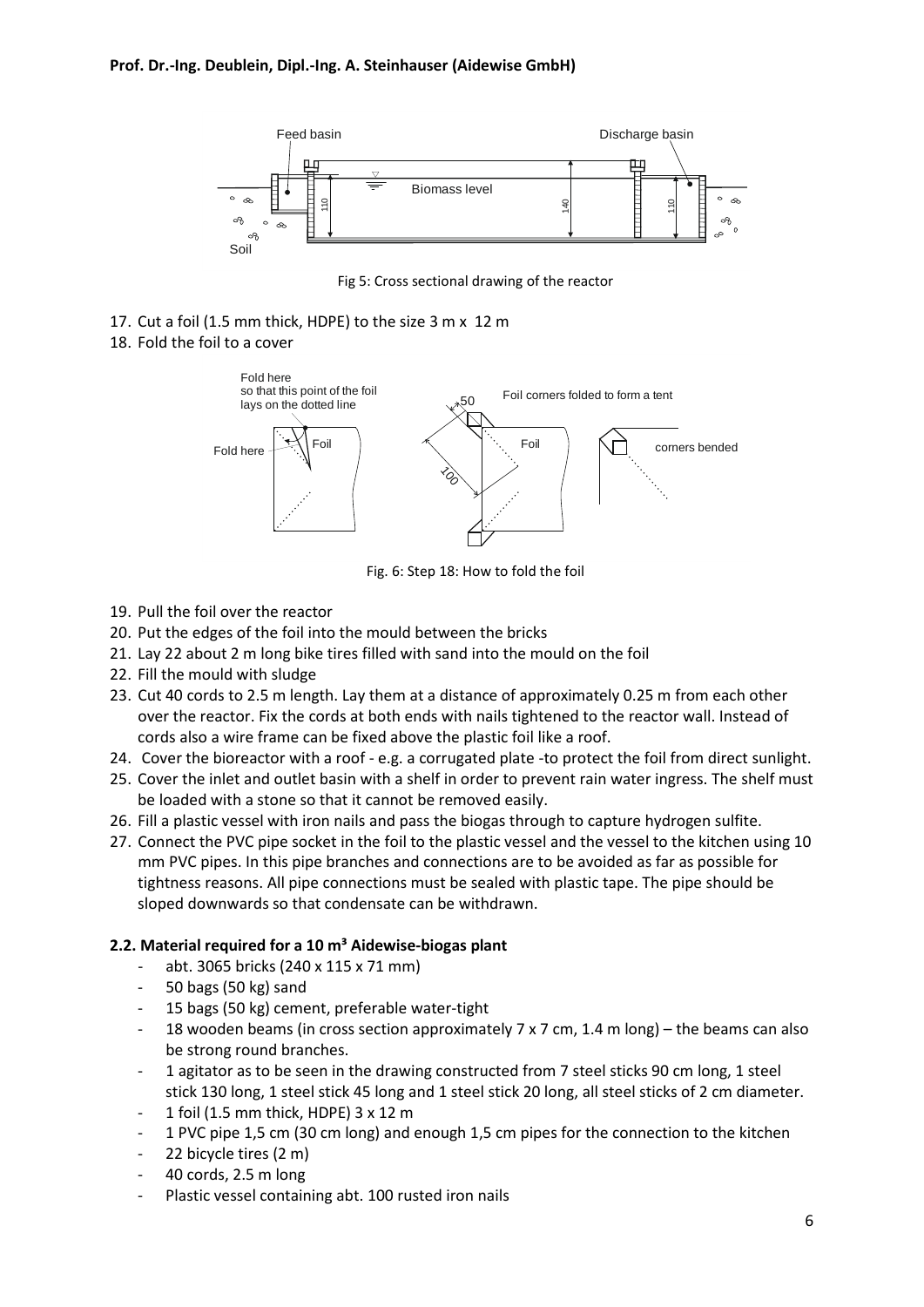# **3. Starting and operating of the 10 m³ ABA**

1. Mix cow dung with water in a 1:2 ratio and fill the mixture into the bioreactor. Cow dung has proved to be optimal for fermentation. It should be used as substrate to boot the system, since it is not prone to acidification.

If waste water is used for dilution, then the risk of over-acidification arises. If a small piece of dolomite or lime is added, less acid is created, but ammonia. Therefore it is better to reduce the amount of waste water and dilute the dung with fresh water until the plant runs stable.

After some days the bioreactor produces biogas. The biomass flows through the reactor. The residue can be removed from the discharge basin.

2. Scoop the residue out of the discharge basin with a bucket. In order to remove the sludge the use of a bucket is recommended, which sinks to the ground of the basin.

If a green mass is coming out of the reactor, it is overloaded. Then recirculate a part of residue to get higher biogas yield.

- 3. Feed daily 5 buckets (10 liters each) into the inlet basin, so that a biomass : water ratio of 1:0,5 is achieved. But before, take off residue.
- 4. Rotate the agitator every day about 30 times slowly, so that the scum breaks and the sludge is conveyed to the outlet basin.

If the foil is bulging between the cords a too high pressure may be created. Release some biogas to the environment by opening the PVC pipe to the kitschen.

5. Put a weight (stone) on the foil, when the gas pressure drops while cooking in the kitchen.

If the gas smells the rusted nails must be exchanged. The nails can be regenerated by keeping them at open air, so that the sulfur reacts. The regeneration is possible only three times. Then the nails must be replaced by other rusted nails.

6. The bioreactor has to be cleaned from time to time, perhaps one time a year. To do so remove the bike tires from the mould. Pull off the foil partly. Remove the biomass. Now, enter the bioreactor and clean it. On such occasions, inspect and repair the plaster on the wall. Then again seal the foil carefully.

#### **Attention !**

**Never touch the inner surface of the reactor with a sharp object.**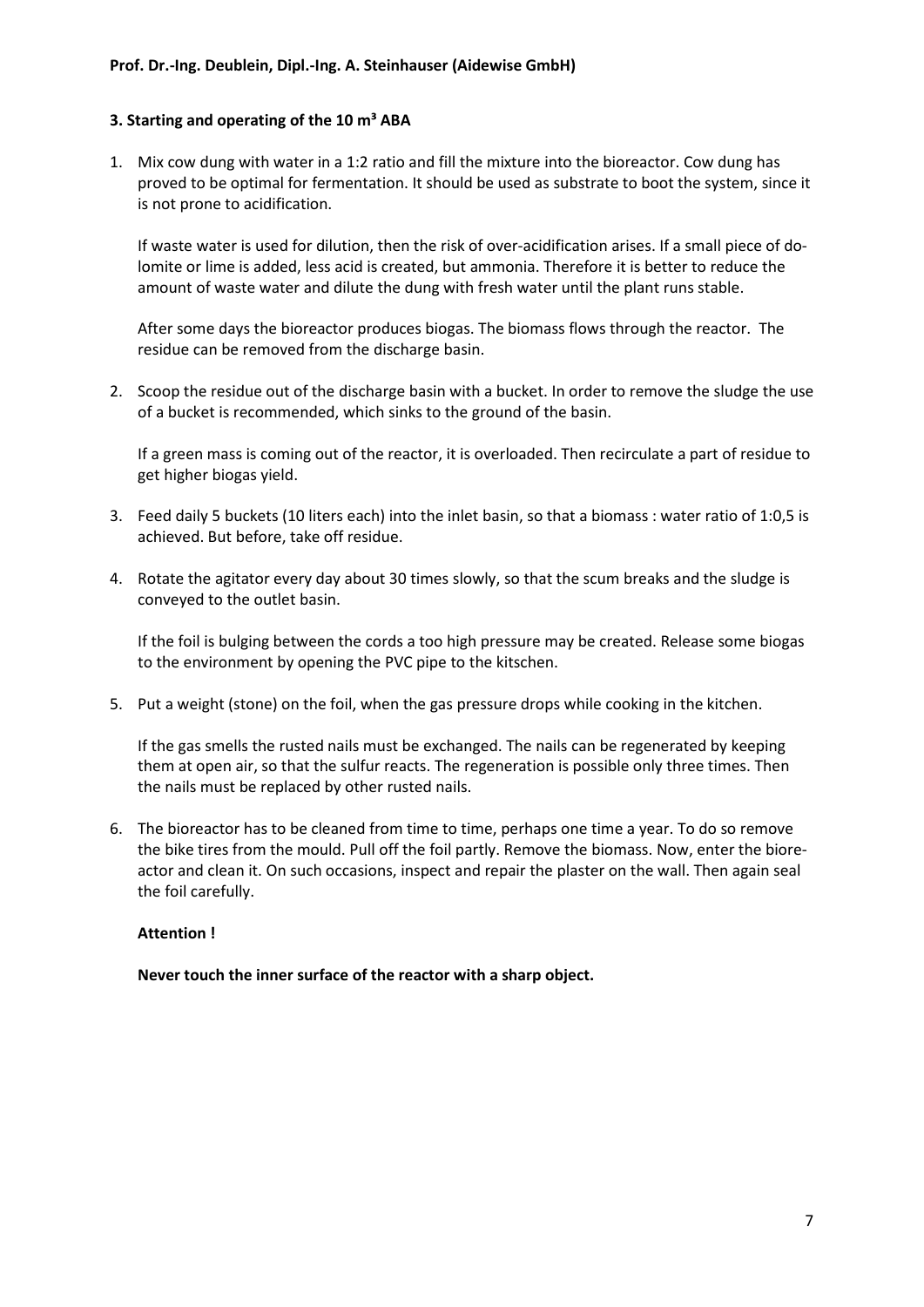# **4. Use of biogas**

It is recommended to clean the gas first, by passing through an iron filing (rusty nails) to remove the H2S. A lime bath can be used to remove the CO2, if desired.

| $\alpha$ . Equiles the following gas in F $\beta$ is as follows. |           |  |  |  |  |
|------------------------------------------------------------------|-----------|--|--|--|--|
| Gas stove with $2'' - 6$ " burner                                | 280 - 550 |  |  |  |  |
| Mantle lamp                                                      | 80 - 160  |  |  |  |  |
| Refrigerator 18" x 18" x 12"                                     | 78        |  |  |  |  |

Kitchenware requires the following gas in l / h as follows:

Operating a motor for power generation or as an engine

Each engine must be adjusted to the special features of gas from a biogas plant. For a gasoline engine a 5 mm hole has to be drilled in the gasoline line in front of the carburator, and a pipe has to be connected to the biogas reactor with a control valve. The engine must be started with gasoline. Then it can be switched to biogas. Gas diesel engines can be converted to biogas when the air intake is connected to the gas hose. It is recommend to readjust the ignition.

#### Operation of a biogas stove

Because biogas has a low pressure, a special burner has to be constructed for cooking. The gas pipe to the burner must be enlarged to 15 mm. The gas supply is throttled by a perforated metal plate (1.5 - 2 mm diameter). An efficient burner consists of a tin can filled with stones as weights. The box has 6 holes (1.5 mm diameter) on the top. The gas flows into the box from the bottom through a pipe (2 mm diameter).

When the air supply is reduced in accordance with the quantity of gas, the flame is hotter.

Lighting

Methane gives a soft white light, when it is burned in a fiery mantle. The light is not quite as bright and shiny as a kerosene lantern.

Use of organic solid as fertilizer

By anaerobic digestion of biomass the residue is better in its quality compared to the residue obtained from fresh or composted dung. The liquid effluent contains many elements that are essential for plants: nitrogen, phosphorus, potassium, small amounts of metallic salts.

The residue can be applied in liquid or sun-dried form. Although about 90% of all pathogens originate from feces, the residue is nearly germ-free through the anaerobic treatment. The quality of the residue can be further increased by composting (5 weeks) before using it as fertilizer.